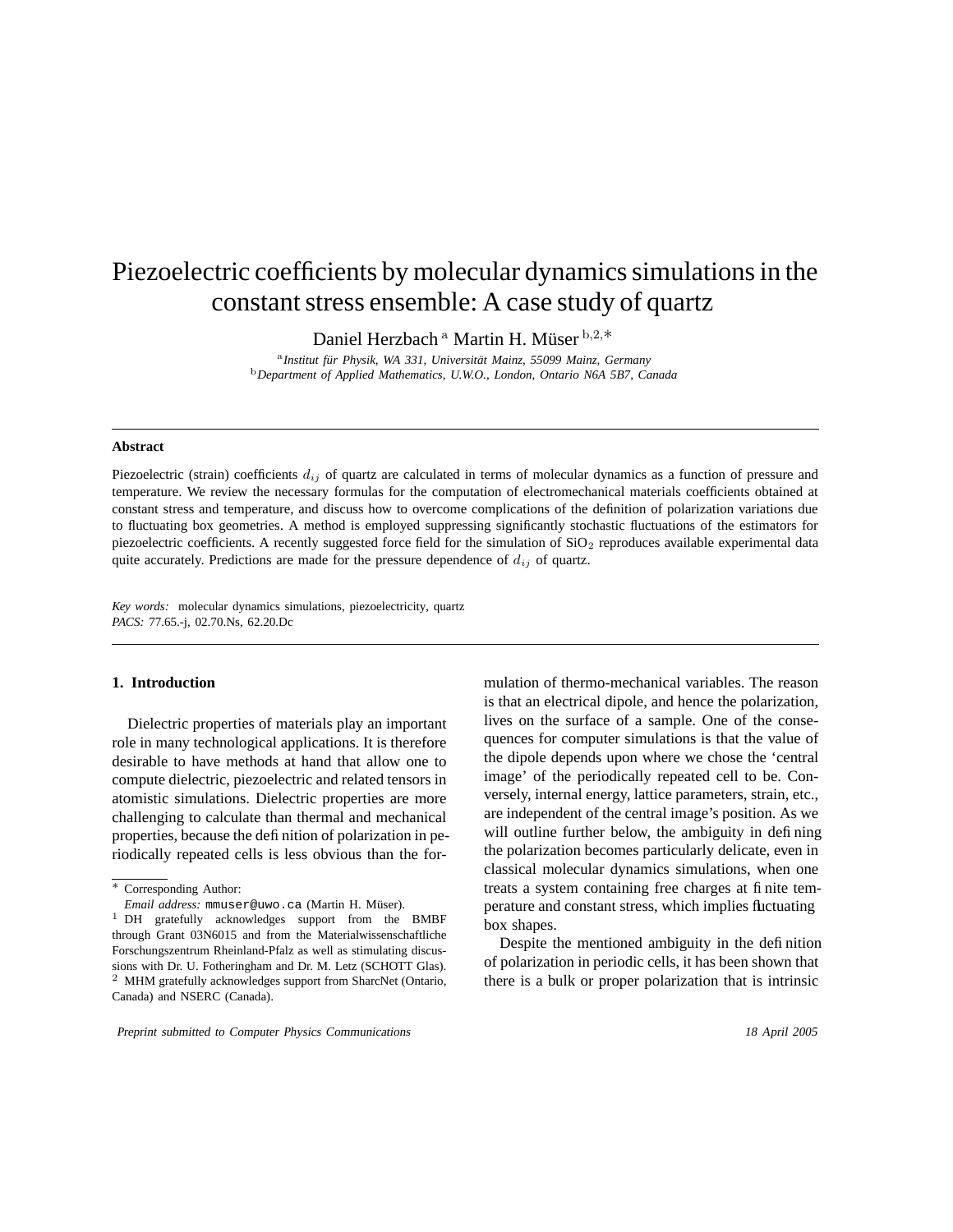to the crystal and that is independent of the surfaces or the choice of the central image [1]. This proper polarization is obtained as the infinite wavelength limit of an appropriately defined Fourier transform of the dipole divided by the volume of the cell. The problem of defining the proper polarization for periodically repeated cells arises in force-field and ab-initio calculations. While a lot of work has been published on the calculation of the proper polarization in abinitio calculations [2–5] much less attention has been paid to thermo-mechanical and dielectric properties obtained from calculations that are based on force fields. While such methods have been sketched in the literature, often in terms of harmonic approximations neglecting anharmonic fluctuation corrections [6], we are unaware of literature, in which (various) ways are stated explicitly how to calculate dielectric and piezoelectric susceptibility tensor in molecular dynamics or Monte Carlo simulations. We intend to fill this gap with a special focus on techniques related to Parrinello-Rahman type methods [7–11], which are used to maintain constant stress in atomistic simulations. The suggested ways to calculate electromechanical properties promise to be beneficial for the future, if *reliable*, transferable potentials become available so that complex structures can be studied that are not amenable to *ab-initio* simulations. This does not necessarily mean that the chemical composition of the unit cell of the material must be complex. Whenever quasi-harmonic approximations of high-temperature phases behave pathologically, as is the case for example in  $\beta$ -quartz, many independent configurations need to be produced in order to obtain meaningful averages for thermo-mechanical and dielectric properties. This is of course a very difficult task for ab-initio simulations. First-principle simulations can also be challenging when the unit cell becomes large. For example, using a simple model potential for  $SiO<sub>2</sub>$ , it was found that quartz may undergo a phase transformation to a post quartz phase when shock compressed to a 50 GPa pressure, in which the new unit cell had a periodicity of 25  $\AA$  [12]. Such large length scales are currently not amenable to first-principle calculations.

In order to provide expressions for the calculation of electromechanical coefficients at finite temperatures, we discuss the free energy of a dielectric as a function of bulk polarization and strain as well as of the geometry of the periodically repeated (simulation) cell.

From this we will derive estimators for the calculation of the piezoelectric coefficients. One method will be based on relating response functions to fluctuations of observables, the other method will be based by explicitly applying an external electrical field. In the latter case, we show that stochastic errors in the coefficients can become extremely small despite strong thermal fluctuations if two simulations are run in parallel. In one simulation, the field is slowly increased as a function of time and the response  $R_1$  of the system is recorded. The other simulation is started with the same initial configuration and is thermostated with exactly the same random numbers. The response  $R_2$ observed in this run is subtracted from  $R_1$  to yield an output that is almost free of noise.

A similar stochastic difference method had been suggested by Ciccotti and Jacucci, [13] who were interested in the dynamics of a charged Lennard-Jones particle immersed in a fluid and subjected to an external field. It has been shown that the subtraction of two random signals, in which one system is propagated with external field and the other without external field, will have a large standard deviation if the system has large Lyaponov exponents. [14] This means that one should expect good signal-to-noise ratios for a crystalline material when using the above-described stochastic difference method.

The presented methodology will then be applied to quartz at various temperatures and pressures. Recent experiments indicate a loss of desired piezoelectric activity of  $\alpha$  quartz that occurs upon heating already 250 K below the  $\alpha - \beta$  quartz phase transition temperature  $T_1$  [15]. Computer simulations may help to shed some light on the question what the reason for this loss is. We may note that the elastic constant  $C_{14}$ , which also requires the absence of inversion symmetry just like piezoelectricity, does not show any anomalies outside of the immediate vicinity of the  $\alpha - \beta$  phase transition, i.e.,  $C_{14}$  is essentially constant at temperatures  $T < T_1 - 50$  K, and  $C_{14}$  vanishes for symmetry reasons above  $T_1$ . Two different model potentials were used in this study, namely one potential parametrized by van Beest, Kramer, and van Santern (BKS) [16] one recently suggested force field by Tangney and Scandolo [17]

The remainder of this paper is organized as follows. We will discuss the methodology in the following section. In section 3, we will present the bulk of our re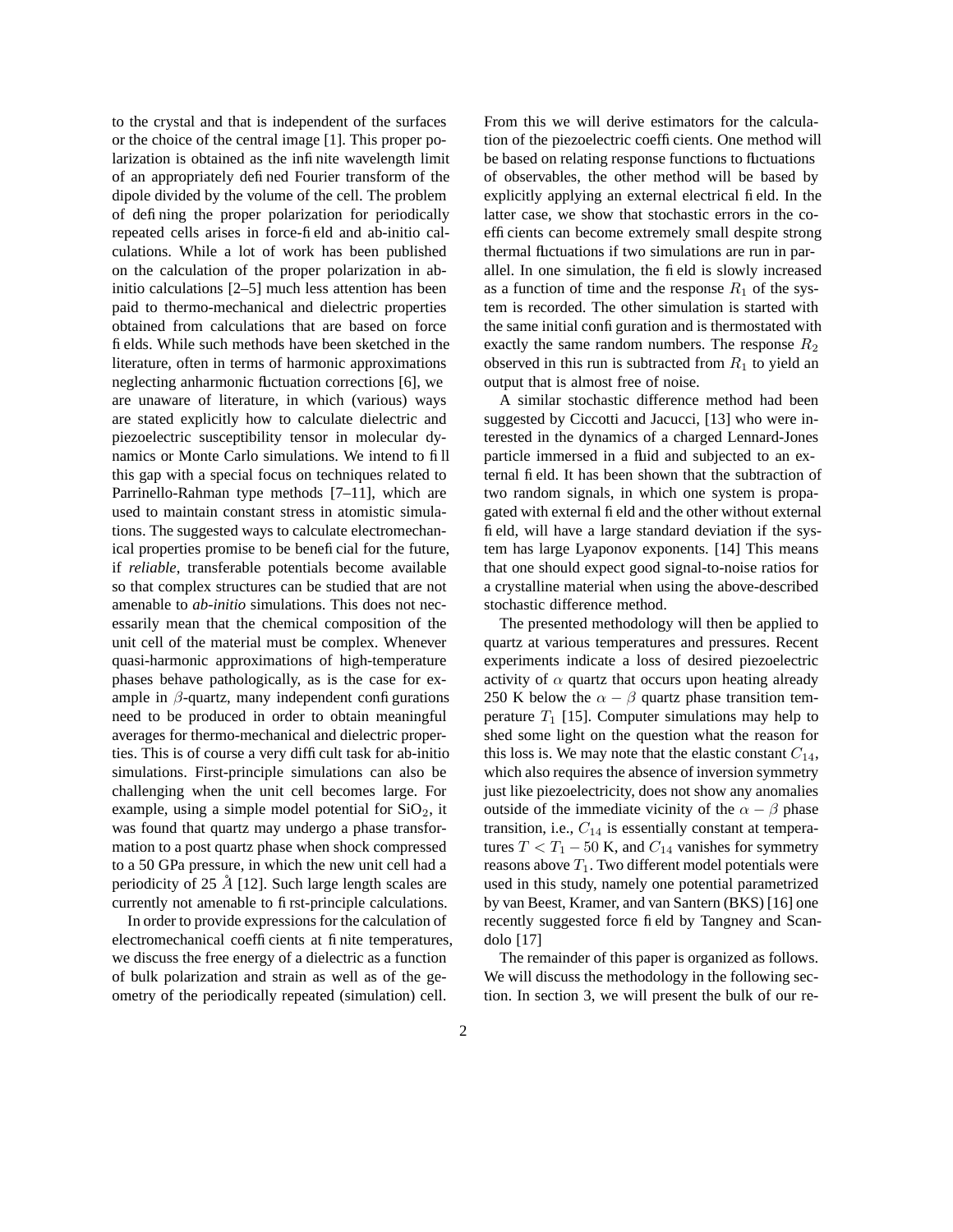sults and we will conclude in section 4.

#### **2. Theory and Methods**

#### 2.1. *Notation*

In the following, a vector  $\underline{v}$  denotes a column of numbers, while a transposed vector  $\underline{v}^t$  represents a row of numbers. The scalar product of two vectors  $\underline{u}^t$  and  $\underline{v}$ will be written as  $\underline{u}^t\underline{v}$ , while the result of the operation  $u v^t$  corresponds to a matrix of rank two (indicated by two lines under the letter representing the matrix). A gradient of the form  $\partial/\partial u$  applied to a scalar function results in a transposed vector. Similar comments apply to pseudo vectors such as the strain in Voigt notation. In some cases, we will state indices explicitly and apply the Einstein summation convention. Note that all matrices below are square matrices except for those related to piezoelectric coefficients.

The geometry of a periodically repeated (simulation) cell will be defined by a symmetric matrix  $h =$  $(a, b, c)$ , where the three vectors  $\underline{a}, \underline{b}, \underline{c}$  span a periodically repeated parallelepiped. In numerical treatments, one conveniently uses scaled coordinates  $s_i$  to denote the position of atom  $i$  within the central image. Hence, each time an atom crosses a boundary, we add or subtract unity to the appropriate component  $s_{i,\alpha}$  in order to maintain the minimum image convention. Another scaled coordinate will be denoted by  $r<sub>r</sub>$ , which is identical to  $s$  except that the integer manipulations are suppressed that ensure the minimum image convention. Thus, the 'real' position  $\underline{R}_i$  of a particle is given by the equation

$$
\underline{R}_i = \underline{h} \ \underline{r}_i. \tag{1}
$$

The coordinates  $r$  will be used to define reduced dipoles  $\mu_{\text{red}}$ 

$$
\underline{\mu}_{\text{red}} = \sum_{i} Q_i \underline{r}_i + \underline{\underline{h}}^{-1} \underline{\mu}_i,\tag{2}
$$

 $Q_i$  being the charge associated with particle i, and  $\mu_i$ being an electric dipole that potentially lives on atom i, for instance if polarizable sites are employed.

#### 2.2. *Linear response*

Starting point of our study is the isothermal (confi gurational) partition function  $Z_{h,D}(N, \beta)$  at fixed dielectric displacement  $D$  and constant box geometry as defined by a symmetric matrix  $h$ . According to the regular rules of statistical mechanics,  $Z_{h,D}(N, \beta)$  reads

$$
Z_{h,D}(N,\beta) = \int d\Gamma \, \delta(\underline{\underline{h}}(\Gamma) - \underline{\underline{h}}) \times \delta(\underline{D}(\Gamma) - \underline{D}) \, \exp\{-\beta \Phi(\Gamma)\}.
$$
 (3)

Here  $\int d\Gamma$  symbolizes an integral over the phase space, the  $\delta(\bullet)$ 's are the delta functions singling out proper geometry and dielectric displacement, and  $\Phi(\Gamma)$  is the potential energy of the system as a function of phase space, i.e., as a function of  $h$  and the set of reduced coordinates  $\{s\}$ . As usual, it is possible to define a free energy  $\mathcal F$  from the partition function via the equation

$$
\mathcal{F}_{h,D}(N,\beta) = -k_B T \ln Z_{h,D}(N,\beta). \tag{4}
$$

As outlined in more detail below, Eq. (4), together with the definition of  $Z_{h,D}(N, \beta)$  in Eq. (3), allows one to connect ensemble averages over phase space (as carried out in atomistic simulations) with phenomenological materials parameters. Here, we restrict ourselves to static properties of strain and polarization, however, similar statements hold as well for more general quantities including dynamic response functions [18–21].

In the theory of elasticity, it is common to express partition function and hence free energy  $\mathcal{F} =$  $-k_BT \ln Z(N, \beta)$  as a function of the strain rather than of the matrix defining a periodically repeated parallelepiped. Unlike the box geometry, the definition of the strain does require a reference state or a reference geometry  $\underline{h}_0$  of the system, which is typically chosen to reflect the thermal expectation value of  $h$  at a given temperature and externally imposed stress. The (Lagrangian) strain with respect to  $\underline{h}_0$  can be written as [8]:

$$
u_{\alpha\beta} = \frac{1}{2} \left\{ \left( \underline{h}_{0}^{-1} \right)_{\alpha\gamma} h_{\gamma\delta} h_{\delta\epsilon} \left( \underline{h}_{0}^{-1} \right)_{\epsilon\beta} - \delta_{\alpha\beta} \right\}, \quad (5)
$$

where we used tensor notation instead of Voigt notation. In Eq. (5),  $\delta_{\alpha\beta}$  denotes the Kronecker symbol. Since the relation between  $h$  and  $\overline{u}$  is well defined for a given reference  $\underline{h}_0$ , it is possible to calculate the free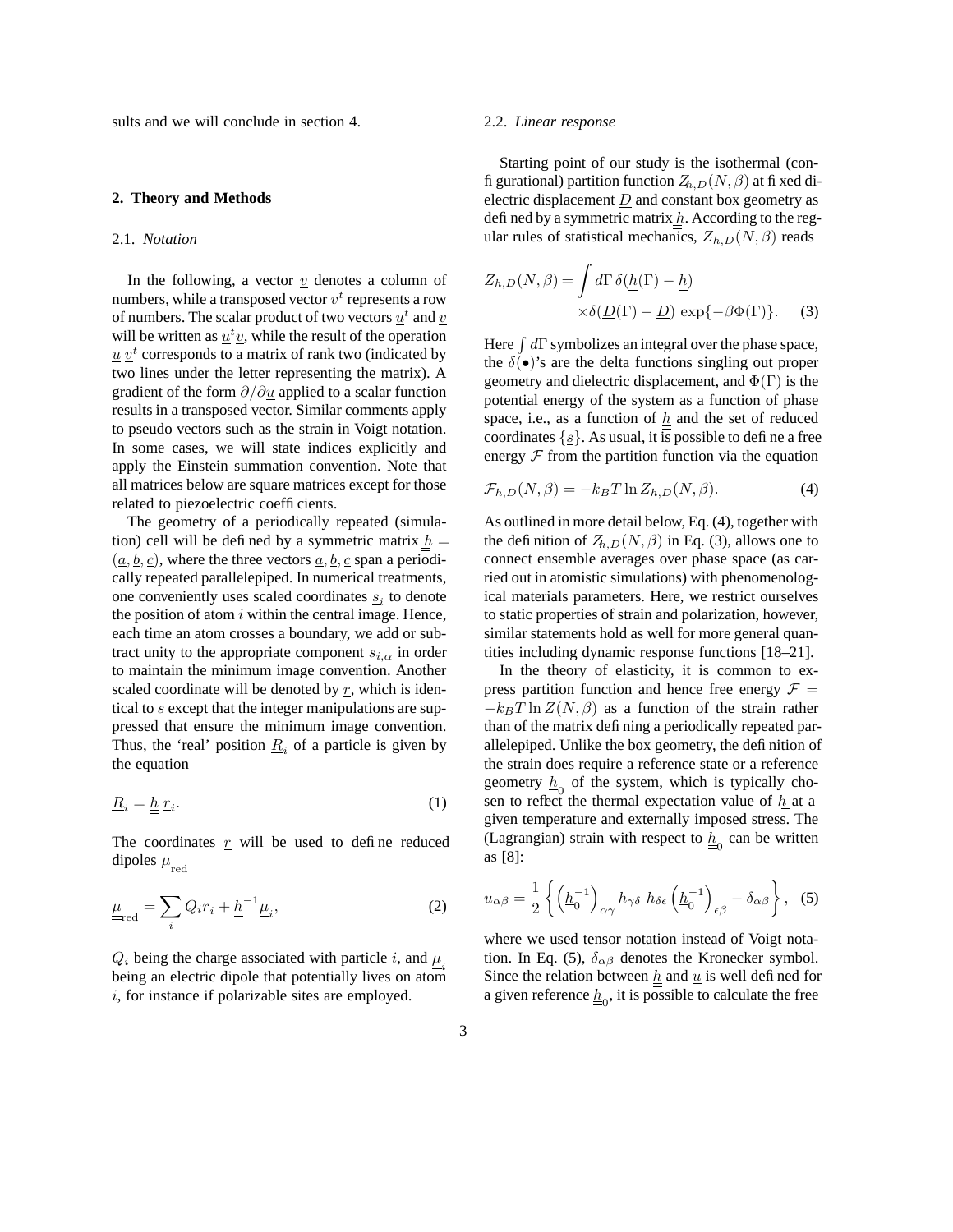energy as a function of  $\tilde{u}$  in terms of a Taylor series expansion in  $\tilde{u}$  away from a phase transition point, i.e.,

$$
\mathcal{F}_{u,D} = \mathcal{F}_{h_0,D} + \frac{\partial \mathcal{F}_{h,D}}{\partial \underline{\underline{h}}}\frac{\partial \underline{\underline{h}}}{\partial \underline{u}}\Big|_{\underline{\underline{h}}_0} u + \dots \tag{6}
$$

The new free energy depends on both, strains  $u$  and</u> dielectric displacement D. In the following, we will group these variables together into a generalized strain  $\underline{\tilde{u}} = (u_1, \dots, u_6, D_1, \dots, D_3)^t$ , with  $(u_1, \dots, u_6)$  being the strain tensor in Voigt notation.

The generalized stresses  $\tilde{\sigma}$  that are the conjugate thermodynamic variables to  $\tilde{u}$  can be calculated as  $\tilde{\sigma} =$  $(1/V)\partial \mathcal{F}(N,\beta)/\partial \underline{\tilde{u}}$ . Away from a phase transition, it is possible to expand  $\mathcal{F}_{\underline{\tilde{u}}}$  into a power series around a reference strain  $\underline{\tilde{u}}_0$  (which one can usually set to zero if  $\tilde{u}_0$  at the reference geometry), thus

$$
V_0 \underline{\tilde{\sigma}} = \frac{\partial \mathcal{F}_{h,D}(N,\beta)}{\partial \underline{\tilde{u}}} + \frac{\partial^2 \mathcal{F}_{h,D}(N,\beta)}{\partial \underline{\tilde{u}}^t \partial \underline{\tilde{u}}} + \dots, (7)
$$

where the derivatives are evaluated at  $\tilde{u}_0$ , the relative generalized strain is  $\delta \underline{\tilde{u}} = \underline{\tilde{u}} - \underline{\tilde{u}}_0$ , and  $V_0$  denotes the volume of the system at the reference geometry. The (expectation value of the) generalized stress at  $\delta \tilde{u} = 0$  will be called  $\tilde{\sigma}_0$  and  $\delta \tilde{\sigma} = \tilde{\sigma} - \tilde{\sigma}_0$  denotes an (average) stress variation. One can then interpret the second-order derivative of  $\mathcal{F}_{\underline{\tilde{u}}}$  with respect to  $\underline{\tilde{u}}$  as generalized elastic constants  $C$ , that connect  $\tilde{u}$  and  $\tilde{\sigma}$ via  $\tilde{\sigma} = \tilde{C} \tilde{u}$ , or if we represent  $\tilde{u}$  and  $\tilde{\sigma}$  explicitly

$$
\left(\frac{\underline{u}}{\underline{D}}\right) = \left[\frac{\underline{C}_{E}^{-1}}{\underline{d}} \frac{\underline{d}^{t}}{\epsilon_{0} \underline{\epsilon}_{r,\underline{\sigma}}} \right] \left(\frac{\underline{\sigma}}{\underline{E}}\right). \tag{8}
$$

Here,  $\underline{\underline{C}}_{E}$  denotes 'real' elastic constants at constant (external) electric field and  $\overline{d}$  are the piezoelectric strain coefficients.  $\epsilon_{\mathbf{r},\sigma}$  is the (isothermal) dielectric tensor at constant stress. Eq. (8) is a linear equation that connects  $\tilde{u}$  with  $\tilde{\sigma}$ .

Within linear-response theory,  $\tilde{u}$  and  $\tilde{\sigma}$  are conjugate to each other. In the constant- $\tilde{u}$  ensemble, we can therefore attribute an excess free energy  $\Delta \mathcal{F}$  due to the fluctuations in  $\tilde{u}$ , which is given by

$$
\Delta \mathcal{F} = \frac{V_0}{2} \, \delta \tilde{\underline{u}}^t \, \underline{\tilde{C}} \, \delta \tilde{\underline{u}}.\tag{9}
$$

Thermal fluctuations of  $\tilde{u}$  at fixed  $\tilde{\sigma}$  will thus be related to  $C$ , which for harmonic approximations, results in

$$
\left\langle \begin{bmatrix} \delta \underline{u} \delta \underline{u}^t & \delta \underline{u} \delta \underline{D}^t \\ \delta \underline{D} \delta \underline{u}^t & \delta \underline{D} \delta \underline{D}^t \end{bmatrix} \right\rangle = \frac{k_B T}{V_0} \begin{bmatrix} \underline{C}_{\underline{E}}^{-1} & \underline{d}^t \\ \underline{d} & \epsilon_0 \underline{\epsilon}_{r, \underline{\sigma}} \end{bmatrix} . (10)
$$

In this section, we have measured the free energy density by dividing the actual value of  $\mathcal F$  by the volume  $V_0$  of the reference strain. This convention, which is typically used in the theory of elasticity, is also beneficial when evaluating Eq. (10): The fluctuation of the electric displacement can be rewritten as fluctuation of the polarization  $\underline{P}$ . Introducing the dielectric susceptibility,  $\underline{\underline{x}} = \underline{\underline{\epsilon}}_r - \underline{\underline{1}}$ , we can rewrite Eq. (10) as:

$$
\left\langle \begin{bmatrix} \delta \underline{u} \delta \underline{u}^t & \delta \underline{u} \delta \underline{P}^t \\ \delta \underline{P} \delta \underline{u}^t & \delta \underline{P} \delta \underline{P}^t \end{bmatrix} \right\rangle = \frac{k_B T}{V_0} \begin{bmatrix} \underline{C}_{\underline{E}}^{-1} & \underline{d}^t \\ \underline{d} & \epsilon_0 \underline{\chi}_\sigma \end{bmatrix} . \tag{11}
$$

Relations like Eqs. (7) and (11) can be exploited in atomistic calculations to determine the susceptibilities of interest. However, it will first be necessary to state the proper estimators for the polarization fluctuation.

# 2.3. *Ambiguity of the dipole and its fluctuation*

It is helpful to consider Fig. 1, in order to understand the difficulties with the formulation of bulk polarization alluded to in the introduction. Part (a) of Fig. 1 shows that the definition of the dipole  $\mu$  attributed to the simulation cell (from which the polarization follows) depends upon where we chose the boundary of the central cell to be. By displacing the boundary, none of the interatomic distances is altered, yet the dipole changes its value. As long as the shape (here simply the length) of the cell is maintained, this ambiguity causes no complications for the response functions, because we only need to know polarization differences. A polarization change is independent of the choice for the boundary - provided we keep track of the 'true' positions of the atoms, i.e., when a charged particle moves across a boundary we do not subtract unity of the scaled coordinate for the calculation of the dipole. Thus evaluating fluctuations related to dipoles (from which the constant-strain dielectric and piezoelectric constants could be calculated), do not depend on the choice for the position of the central image.

When the cell fluctuates, even a polarization difference will depend upon where we chose the central image to be. This is illustrated in part (b) of Fig. 1, where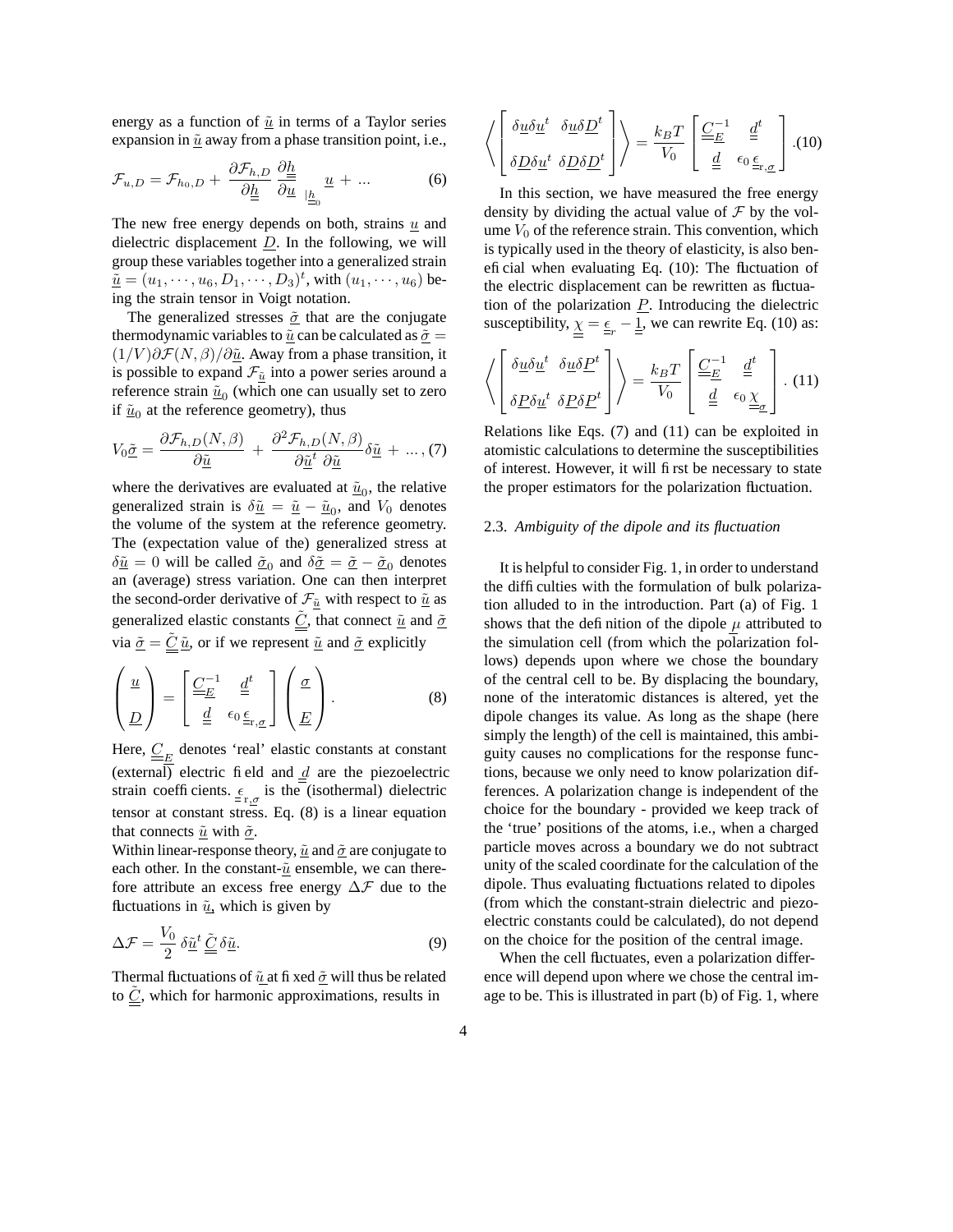

Fig. 1. Illustration of the ambiguity for (a) the definition of a dipole  $\mu$  and for (b) the fluctuation of the dipole. The boxes framed by a solid line present the position of the central image, while boxes framed with a broken line are periodic images. The lower left corner of the central image is defined to the origin of the coordinate system. In part (b), a positive background neutralizes the point charge Q and the arrows with the two arrow heads represent fluctuation of the box geometry.

in one case, the reduced coordinates of a charged particle is constrained to zero (bottom) and in the other case it is set constant to one half (top). Both times, we assume the presence of an opposite background charge of constant density ensuring charge neutrality. In the upper part of Fig. 1 (b), the fluctuation of the dipole vanishes exactly if we keep the reduced positions of the charge  $Q$  fixed in the center of mass. Therefore, the fluctuation of the dipole will be zero in the upper half. In the bottom part, we would attribute a dipole to the cell, which would fluctuate with changing box size. Thus the dipole fluctuations is effected by the choice of the location for the central image.

The above mentioned difficulties do not arise if one deals with neutral molecules whose constituents have charges that add up to zero. In that case it is easy to remove the ambiguity due to surface effects or periodic-boundary conditions. One would only have to suppress any minimum image convention within the molecules, i.e., for the calculation of the dipole, the  $r_i$  (see Sec. 2.1) have been to be defined such that two covalently bonded atoms are separated by the proper distance. In principle, it would be possible to define similar molecules in an ideal crystalline network such as quartz, i.e., by evaluating the dipole over

entities that consist of a central silicon atom and its four oxygen neighbors, where the charges of the O atoms would only count half, in order to avoid double counting. However, such 'tricks' cannot be generally applied, for instance, if any type of disorder or even impurities are present in the system, or if a non-rigid charge model is employed.

## 2.4. *Fluctuation estimators for dipoles*

The problem of defining bulk dipoles can be overcome by considering the small wave length limit of the dipole's spatial Fourier transform  $\tilde{\mu}$ . If the box cell is fluctuating, it is appropriate to work with scaled reciprocal vectors  $k = 2\pi(m_x, m_y, m_z)$  where the  $m_\alpha$  are integer numbers that are related to the true reciprocal vectors through  $\underline{K} = \underline{k} \ \underline{h}^{-1}$ . Since the box is fluctuating, it is more meaningful to work with reduced coordinates in both real and reciprocal space. Let us first consider the Fourier transform of the charge distribution  $\rho(k)$ 

$$
\tilde{\rho}(\underline{k}) = \sum_{i} Q_i e^{i\underline{k}\,\underline{s}_i}.\tag{12}
$$

It remains unchanged if we add or subtract unity from a particular  $s_i$  or if we rescale the box geometry. Yet, if we formally differentiate  $\tilde{\rho}(\underline{k})$  with respect to k (which one cannot do in practice as the  $k_{\alpha}$ 's are discrete), then the derivative does not show the same invariance. The formal derivative of  $\tilde{\rho}(\underline{k})$  evaluated at  $k = 0$  corresponds to the contribution of the reduced dipole due to the point charges, see Eq. (2).

If, however, one defines a reference configuration, which can be an initial configuration at time  $t = 0$  that does not have to be equilibrated, then the *difference* between a reduced dipole  $\underline{\mu}_{\text{red}}(t)$  evaluated at time t and the reference dipole  $\mu_{\text{red}}(0)$  is invariant against the transformations discussed in Fig. 1 as long as we perform the transformation on the configuration of interest and the reference configuration. For the final evaluation of the dipole, we then multiply the value  $\mu_{\text{red}}(0)$  with the expectation value of the box shape, thus, our estimator becomes

$$
\underline{\mu}_{\text{est}} = \langle \underline{\underline{h}} \rangle \underline{\mu}_{\text{red}} \tag{13}
$$

and consequently that for the polarization  $P_{\text{est}} =$  $\mu_{\text{est}}/\langle V \rangle$ . These estimators do not enable one to cal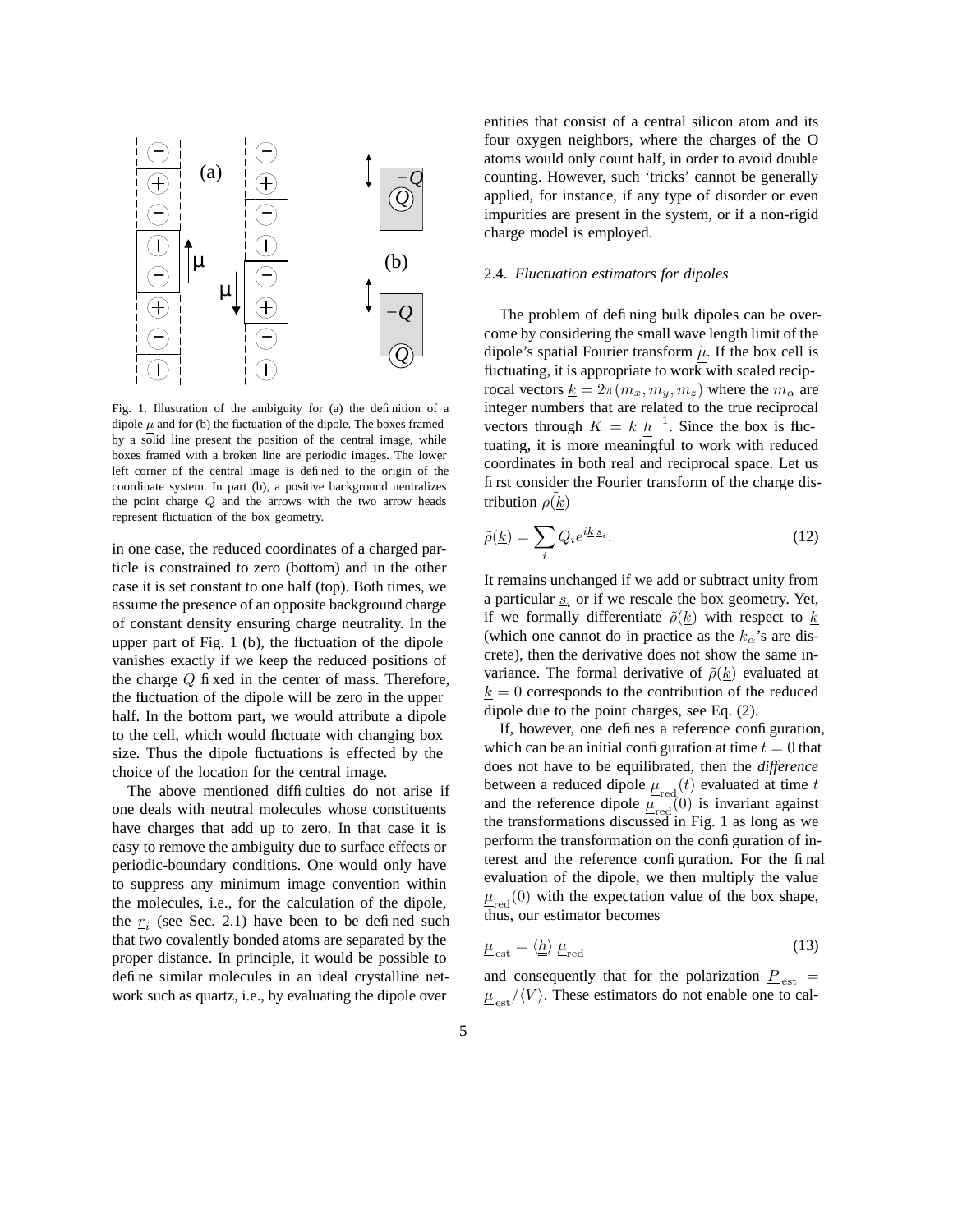culate absolute dipoles or polarizations but only relative quantities, i.e., those to be used in Eq. (11) for the calculation of fluctuation relations. One possibility to obtain absolute values for the polarization could be to set up an initial configuration about which we know that its dipole vanishes, i.e., due to an underlying symmetry.

#### 2.5. *Direct estimators with noise reduction*

Applying an external electrical field  $E$  to the system is one possibility to evaluate piezoelectric coefficients and higher-order coefficients such as those related to electrostriction. The appropriate force that acts on the reduced coordinates related to a point charge  $Q_i$  would read  $h^{-1}EQ_i$ . It is yet not meaningful to simply add a term  $-\sum_i Q_i \underline{E}^t \underline{R}_i$  to the Hamiltonian. Such a perturbation would require to have a force act onto the shape of the simulation cell and this force would depend on whether a particle is counted within the central image or within a periodic image. We thus suppress the force from the external field onto the  $h$ matrix, also because it would be absent in a system without charges and dipoles.

If the shape of the system is known for  $E = 0$  and the initial configuration is equilibrated, then one may switch on the field adiabatically and monitor the box shape variation from which the strain can be calculated. This procedure will give correct results, in particular if one averages over an appropriate number of independent, initial configurations. However, this algorithm may produce large stochastic scatter in particular at elevated temperatures.

The noise can be reduced and the necessity of having to know the average structure can be omitted if one performs a reference simulation in which the electric field remains switched off. The reference simulation should be based on the same initial condition and an identical initialization of the thermostat. Any instantaneous configuration at finite field can be compared directly to the instantaneous configuration at zero field. Within a few molecular dynamics steps, it is then possible to obtain quite reasonable estimates for the piezoelectric and other dielectric coefficients, even if the system is rather anharmonic and contains slow modes, as is the case in quartz close to the  $\alpha-\beta$ transition. Fig. 2 confirms this expectation.



Fig. 2. Response of the strain  $u_{11}$  as a function of time (below) or electrical field (above) for an  $N = 1080$  particle system ( $\alpha$ -quartz) at temperature  $T = 300$  K. The long dashed line is the result for the piezoelectric coefficient based on evaluating the fluctuation relation in Eq. (11).

In Fig. 2, we increased the external field slowly with time and also chose box inertia sufficiently small to have the cell shape adapt quickly to the new field. We thermostated the box geometry with a Langevin thermostat to decrease the (stochastic) correlation time. Excellent estimates for the piezoelectric coefficients can be obtained already after one hundred MD steps by evaluating the slope  $\partial u_{11}/\partial E_x$ . In this way, four simulations have to be run to determine all generalized elastic constants discussed in this paper; three in which the electric field is parallel to one of the three coordinate axis and one in which the electric field remains zero. Again, we would like to stress that in all four runs the same initial conditions (one large sample in thermal equilibrium or an average over some small equilibrated samples) must be used as an input into the simulation and that all runs require the same random number sequence.

For the various silica polymorphs investigated here, we obtain a statistical accuracy of better than 5% for the  $d_{ij}$ 's if we first equilibrate the material for about 10,000 MD steps to produce an equilibrated start configuration. Note that it takes relatively long to equilibrate crystalline quartz above room temperature, although quartz is crystalline. This is because it has an unusually large phonon density of states at small frequencies. The start configuration is then used for four independent runs, namely one without electric field plus three runs with electric field in one of the three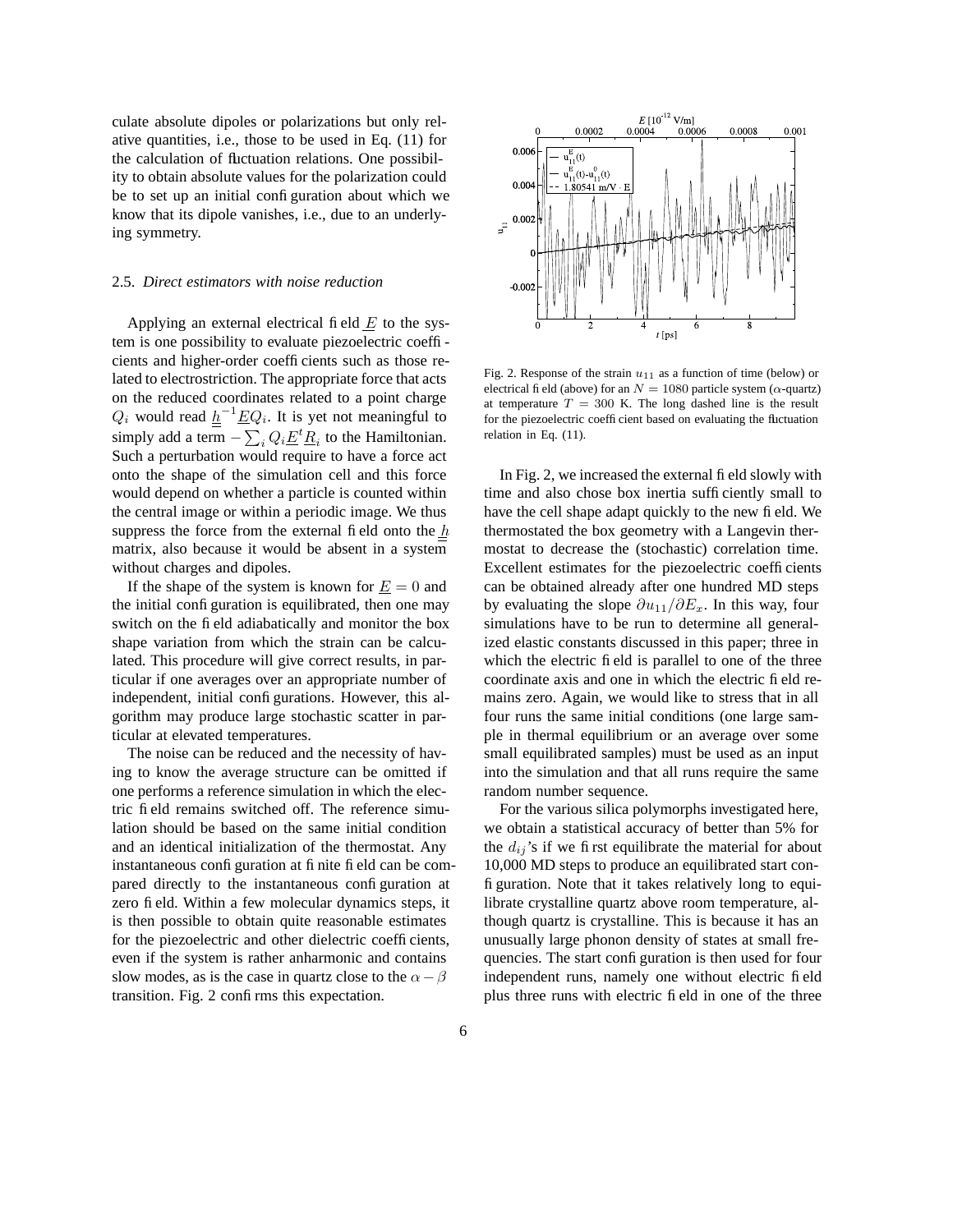spatial dimensions. Each of these runs is about 2,500 MD steps long and produces a graph similar to that shown in Fig. 2. Thus, the required numerical effort to obtain the data is relatively small.

Using Nosé Hoover thermostats or related (less sophisticated) rescaling methods do probably not lead to similarly reliable results. In particular for large systems and/or small temperatures, the motion of the simulation cell will be quite harmonic and thus the (crucial!) exchange of (kinetic) energy between the simulation cell and the internal degrees of freedom will be inefficient. This inefficiency will prevent the cell from quickly finding its new preferred shape or from fluctuating around it. Also Monte Carlo methods (which are not necessarily the appropriate method for constantstress ensemble to begin with) might need many more moves than constant-stress MD simulations in which the cell is thermostated stochastically. However, a similar methodology could yet be implemented and would probably yield more quickly converging results than a brute-force evaluation of fluctuation relations.

# **3. Results**

 $\alpha$ -quartz is one of the most commonly employed piezoelectric materials and is therefore an interesting candidate to investigate. Moreover, due to its many other technological uses and due to its geological abundance, it remains one of the most intensively studied materials. Since it is desirable to model such an important substance on time scales longer than those amenable to ab-initio based simulations, many model potentials have been put forth in the recent past. The goal is to develop a reliable model potential that allows one to simulate chemically realistically silica and silica derivatives. None of the model potentials known to us were adjusted to fit the mechanoelectrical behaviour. Calculating the corresponding response functions thus provides an independent test of the usefulness and reliability of the approaches.

This test is particularly challenging because it is susceptible to the effective charges chosen for the ions. It is well known that effective charges should ideally be designed as tensor charges, however, none of those potentials with the aim to be potentially transferable have included non-isotropy of the charges. Only

non-transferable potentials were put forth for silica, in which the parameters describing the electrostatic interactions depended on the specific sites that oxygen atoms occupied in an ideal quartz lattice.

In this paper, we will limit our attention to the comparison of two trustworthy (and potentially transferable) approaches, namely the well-established potential by van Beest, Kramer, and van Santen (BKS) which has been used very successfully in the last decade for both ordered and disordered silica, and a new potential suggested recently by Tangney and Scandolo (TS). Both are rigid-ion potentials, however, the TS potential is parametrized as a fluctuating dipole potential, i.e., the oxygen atoms are treated as being polarizable. The dipoles are obtained by minimizing a potential energy function (self-consistently) with respect to the dipoles. More details on the potentials can be found in the original literature and also in a future, more exhausting comparison of the performance of these two potentials and a fluctuating charge potential [22]. At this point, we only wish to comment that the TS potential performs extremely well in essentially all thermo-mechanical properties. In particular, it is the only one of the tested potentials that produces the  $c/a$  anomaly in the two independent lattice constants at the  $\alpha$ - $\beta$  transition of quartz as observed experimentally.

## 3.1. *Temperature dependence of*  $d_{11}$  *in*  $\alpha$  *quartz*

The temperature dependence of piezoelectric constants is of technological relevance because one is often interested in having pressure sensors and pressure transducers at varying temperatures. One of the few disadvantages of  $\alpha$ -quartz is the relatively low transition temperature to  $\beta$ -quartz, in which  $d_{11}$  is symmetry-forbidden. This means that quartz cannot be used as an effective piezoelectric material at high temperature. In this subsection, we will first show that both BKS and TS can be used to reproduce available experimental data for the piezoelectric strain coefficients at least semi-quantitatively and then analyze the piezoelectric properties of the two hypothetical post quartz phases suggested recently [23].

Fig. 3 shows the temperature dependence of the piezoelectric strain strain coefficient  $d_{11}$ . One can see that both potentials underestimate the value of  $d_{11}$ ,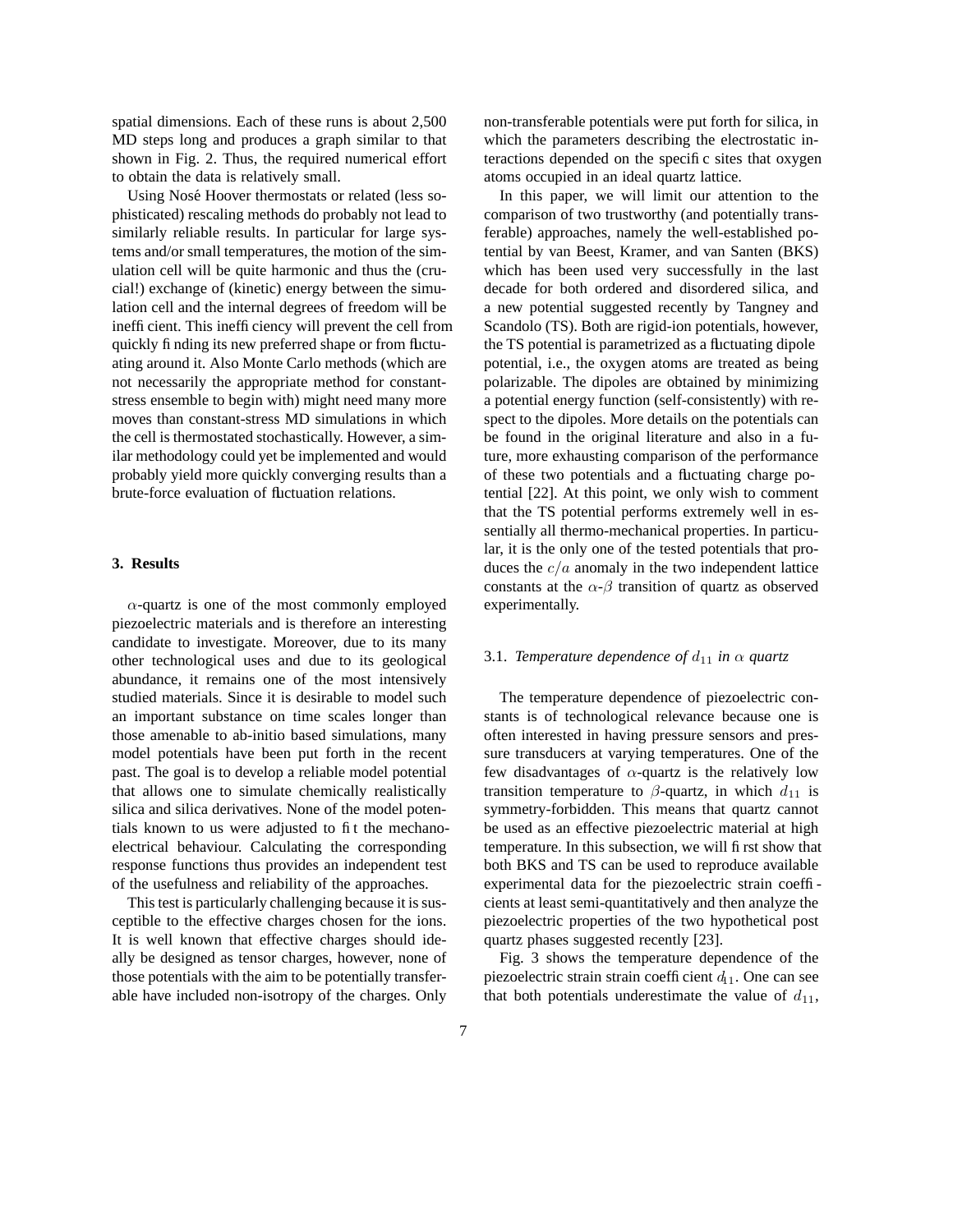

Fig. 3. Comparison of the temperature dependence of the piezoelectric strain coefficient  $d_{11}$  between experiment and simulation. The BKS (squares) and the TS potential were used. In the TS potential, two set of runs were performed, one in which the electric field was coupled to the dipoles (diamonds), and one in which this coupling was suppressed (triangles).

the TS potential underestimates its value in the lowtemperature phase by more than 50%. The discrepancy between experiment and TS potential is surprising due to the otherwise good performance of the TS potential. We therefore speculated that Tangney and Scandolo parametrized quantum-chemical effects into the dipoles and re-run the simulations without coupling the dipoles to the electric field, so that only the bare charges coupled to  $E$ . Our speculation was supported by observing a large correlation between the magnitude of an individual dipole on an oxygen atom and the bending angle of the Si-O-Si bonds. By suppressing the coupling to the electric field (or by only including bare charges in the calculation of the polarization fluctuations), the discrepancy between the TS potential and experiment is significantly reduced and quantitative agreement is almost achieved, except for an  $\mathcal{O}(15)\%$  error in the transition temperature.

It may appear surprising that (short-range) quantum chemical effects can be absorbed into dipolar interactions. However, the four dipoles associated with the oxygen forming the vortices of a tetrahedral  $SiO<sub>4</sub>$  unit typically add up to a value close to zero. Therefore the effects of the dipoles in the simulation is effectively short-range in nature as well.



Fig. 4. Pressure dependence of the strain coefficients  $d_{11}$  in  $\alpha$ -quartz. The same symbols as in the previous figure were used.

#### 3.2. Pressure dependence of  $d_{11}$

The pressure dependence of quartz-like materials has remained of interest to current research, see for instance, Ref. [24], which is part of our motivation for our pressure study. In Fig. 4, we show the pressure dependence of the piezoelectric strain coefficient of quartz, which was calculated using the same approaches as in the Fig. 3. While we believe that the most accurate data is obtained with TS by suppressing the coupling between  $\mu$  and  $\underline{E}$ , we include the other two approaches for comparison.

The TS potential without  $\mu$ - $E$  coupling and the BKS potential show surprisingly strong similarity up to 12 GPa. Above this pressure, the results for the piezoelectric coefficients are starting to differ. Keeping in mind that the transition pressure for the  $\alpha \rightarrow II$ transition is smaller in BKS than in TS [22], it is obvious that the results differ dramatically on approach to the transition pressure. The increase in the piezoelectric activity originates in the softening of internal modes in  $\alpha$ -quartz, in which the oxygen atoms are displaced with respect to the oppositely charged silicon atoms.

It would be interesting to analyze the piezoelectric strain coefficients experimentally up to the pressure at which the transition into the so-called quartz II phase takes place, because this might settle the ongoing debate regarding the degree of softening of quartz under increasing pressure.